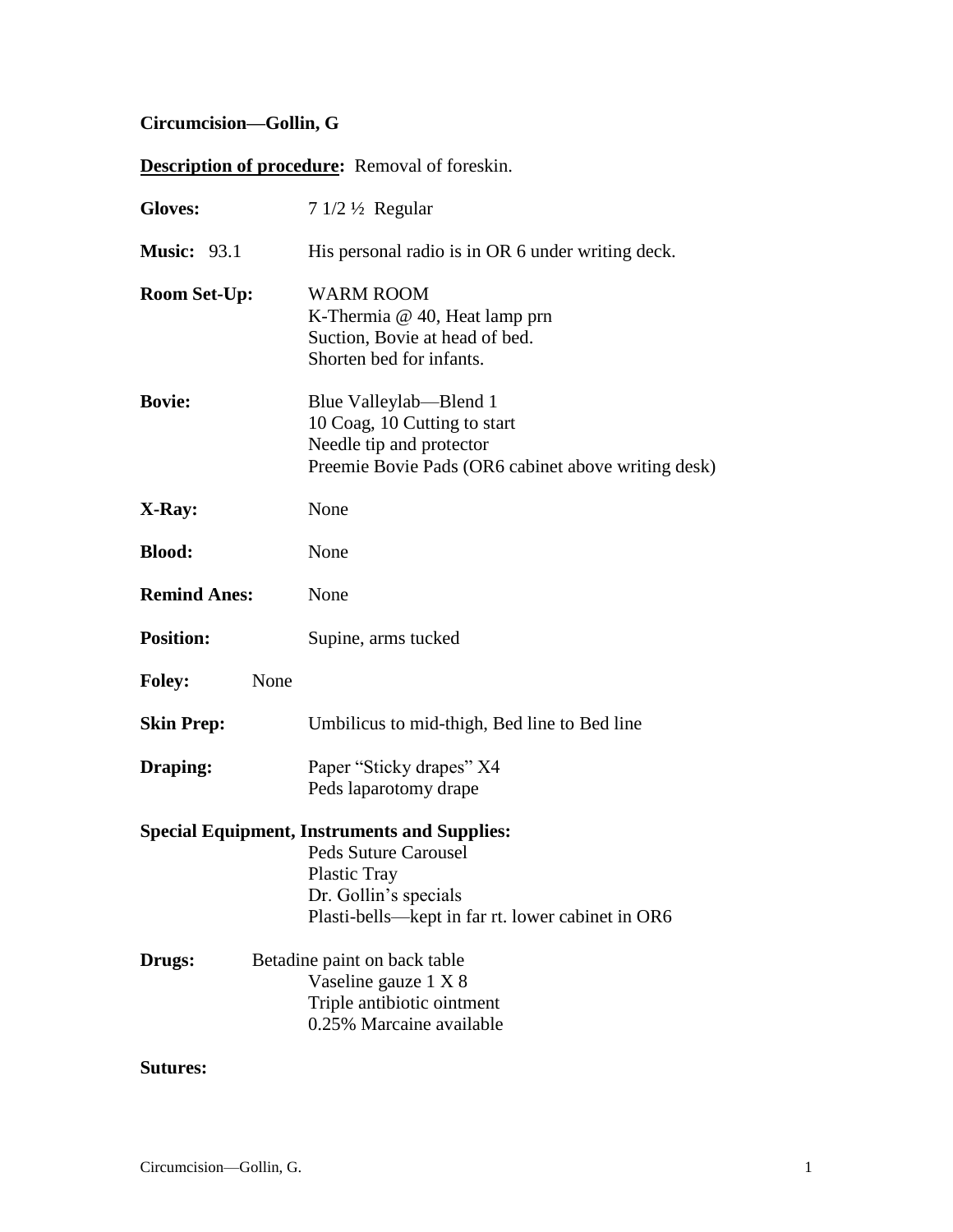#### **Child:**

| Usage | $\mathbf{v}_{\mathbf{v}\mathbf{p}\mathbf{e}}$ | <b>Needle</b> | Code#  | Quantity |
|-------|-----------------------------------------------|---------------|--------|----------|
| Skin  | 5-0 Fast Absorbing<br>Gut                     | $PC-1$        | 1915 G |          |
|       |                                               |               |        |          |

**Dressings:** Vaseline gauze, diaper

**Specimens:** None (or may send foreskin)

#### **Disposition of Patient:** PACU

#### 

## **Tips for Circulators:**

Have tall lifts available for assistants.

# **Tips for Scrubs:**

**Special Notes:**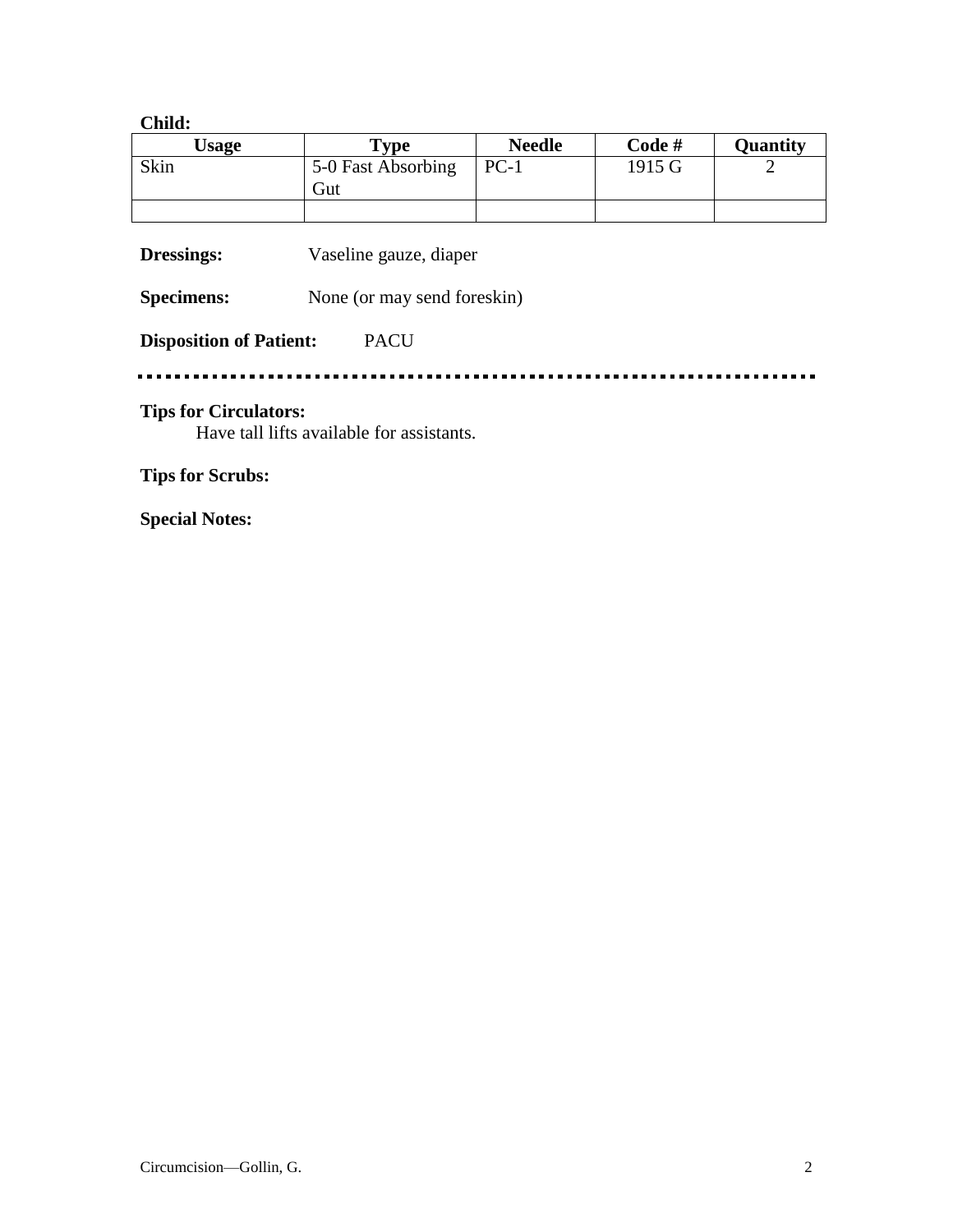# **Sterile Supplies:**

| 5348    | Bovie tip protector                |  |
|---------|------------------------------------|--|
| 1600367 | Bovie pencil                       |  |
| 1600375 | Needle tip                         |  |
| 1602159 | Bovie scratch pad                  |  |
| 1600745 | Suction tubing                     |  |
| 1603117 | Marking Pen                        |  |
| 1603270 | Surgilube packet                   |  |
| 3156146 | <b>Plastibell Circ Device Asst</b> |  |
| 1601213 | Gloves, reg. $7\frac{1}{2}$        |  |
|         |                                    |  |

# **Sterile Drapes and Linens:**

| 1602536 | Peds pack           |  |
|---------|---------------------|--|
| 1005    | Sterile blue towels |  |
|         | XX Lg. gown         |  |
| 1602221 | X Lg. gown          |  |
| 1601881 | Lg. gown            |  |
| 1600143 | 1000 drapes         |  |
|         |                     |  |

### **Dressings**:

| $\sim$ $\sim$ $\sim$ $\sim$ $\sim$ $\sim$ |  |  |
|-------------------------------------------|--|--|
|                                           |  |  |
|                                           |  |  |
|                                           |  |  |
|                                           |  |  |

### **Equipment:**

| 5506    | Bovie     |  |
|---------|-----------|--|
| 1801005 | K-thermia |  |
| 3017828 | Heat lamp |  |
|         |           |  |

#### **Instruments:**

| <b>Plastic Tray</b>   |  |
|-----------------------|--|
| Dr. Gollin's Specials |  |
| Forester sponge stick |  |
|                       |  |